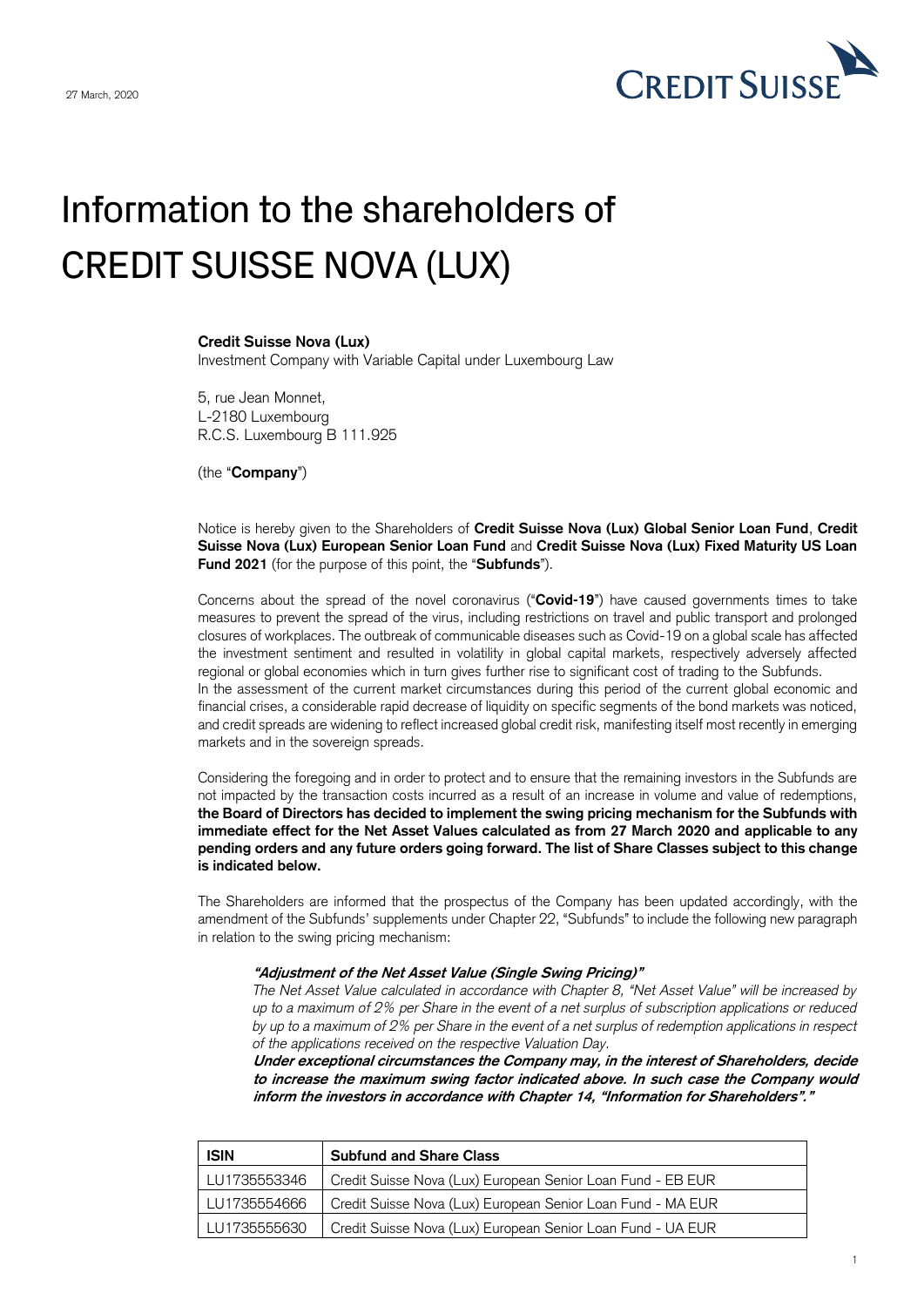| LU1735551134 | Credit Suisse Nova (Lux) European Senior Loan Fund -A- EUR           |
|--------------|----------------------------------------------------------------------|
| LU1768137256 | Credit Suisse Nova (Lux) European Senior Loan Fund - AH- JPY         |
| LU1735551217 | Credit Suisse Nova (Lux) European Senior Loan Fund -AH- USD          |
| LU1730135404 | Credit Suisse Nova (Lux) European Senior Loan Fund -DBH- USD         |
| LU1735553007 | Credit Suisse Nova (Lux) European Senior Loan Fund -EAH- USD         |
| LU1735553429 | Credit Suisse Nova (Lux) European Senior Loan Fund -EBH- USD         |
| LU1730135586 | Credit Suisse Nova (Lux) European Senior Loan Fund -IA- EUR          |
| LU1735554070 | Credit Suisse Nova (Lux) European Senior Loan Fund -IAH- CHF         |
| LU1735553932 | Credit Suisse Nova (Lux) European Senior Loan Fund -IAH- USD         |
| LU1915067828 | Credit Suisse Nova (Lux) European Senior Loan Fund -VB - EUR         |
| LU1915068123 | Credit Suisse Nova (Lux) European Senior Loan Fund -VBH- USD         |
| LU1527165754 | Credit Suisse Nova (Lux) Fixed Maturity US Loan Fund 2021 -A- USD    |
| LU1527165911 | Credit Suisse Nova (Lux) Fixed Maturity US Loan Fund 2021 - AH- CHF  |
| LU1527166216 | Credit Suisse Nova (Lux) Fixed Maturity US Loan Fund 2021 - AH- SGD  |
| LU1527167966 | Credit Suisse Nova (Lux) Fixed Maturity US Loan Fund 2021 - EA- USD  |
| LU1527169749 | Credit Suisse Nova (Lux) Fixed Maturity US Loan Fund 2021 - IA- USD  |
| LU1527170598 | Credit Suisse Nova (Lux) Fixed Maturity US Loan Fund 2021 - IAH- AUD |
| LU1527170242 | Credit Suisse Nova (Lux) Fixed Maturity US Loan Fund 2021 - IAH- SGD |
| LU1527170754 | Credit Suisse Nova (Lux) Fixed Maturity US Loan Fund 2021 - IB- USD  |
| LU1527175126 | Credit Suisse Nova (Lux) Fixed Maturity US Loan Fund 2021 - UA- USD  |
| LU0996462098 | Credit Suisse Nova (Lux) Global Senior Loan Fund - EA - USD          |
| LU0996462254 | Credit Suisse Nova (Lux) Global Senior Loan Fund - EAH - CHF         |
| LU0996462171 | Credit Suisse Nova (Lux) Global Senior Loan Fund - EAH - EUR         |
| LU0996461363 | Credit Suisse Nova (Lux) Global Senior Loan Fund - EB - USD          |
| LU0996461447 | Credit Suisse Nova (Lux) Global Senior Loan Fund - EBH - EUR         |
| LU0996461520 | Credit Suisse Nova (Lux) Global Senior Loan Fund - EBH CHF           |
| LU0635709313 | Credit Suisse Nova (Lux) Global Senior Loan Fund - MA - USD          |
| LU0635709826 | Credit Suisse Nova (Lux) Global Senior Loan Fund - MBH - SCG         |
| LU1144410583 | Credit Suisse Nova (Lux) Global Senior Loan Fund - UA - USD          |
| LU1144410666 | Credit Suisse Nova (Lux) Global Senior Loan Fund - UAH - CHF         |
| LU1144410401 | Credit Suisse Nova (Lux) Global Senior Loan Fund - UB - USD          |
| LU1915067406 | Credit Suisse Nova (Lux) Global Senior Loan Fund - VB -              |
| LU0635705832 | Credit Suisse Nova (Lux) Global Senior Loan Fund -A-                 |
| LU0635710246 | Credit Suisse Nova (Lux) Global Senior Loan Fund -AH- CHF            |
| LU0635710162 | Credit Suisse Nova (Lux) Global Senior Loan Fund -AH- EUR            |
| LU0635710592 | Credit Suisse Nova (Lux) Global Senior Loan Fund -AH- SGD            |
| LU0635705915 | Credit Suisse Nova (Lux) Global Senior Loan Fund -B- USD             |
| LU0635708265 | Credit Suisse Nova (Lux) Global Senior Loan Fund - BH- JPY           |
| LU0635706566 | Credit Suisse Nova (Lux) Global Senior Loan Fund -IA-                |
| LU0635710832 | Credit Suisse Nova (Lux) Global Senior Loan Fund -IAH- CHF           |
| LU0635710758 | Credit Suisse Nova (Lux) Global Senior Loan Fund -IAH- EUR           |
| LU0635710675 | Credit Suisse Nova (Lux) Global Senior Loan Fund -IAH- GBP           |
| LU0635707614 | Credit Suisse Nova (Lux) Global Senior Loan Fund -IB- USD            |
| LU0635707705 | Credit Suisse Nova (Lux) Global Senior Loan Fund -MB- USD            |
| LU0635709669 | Credit Suisse Nova (Lux) Global Senior Loan Fund -MBH- CHF           |
| LU0635709586 | Credit Suisse Nova (Lux) Global Senior Loan Fund -MBH- EUR           |